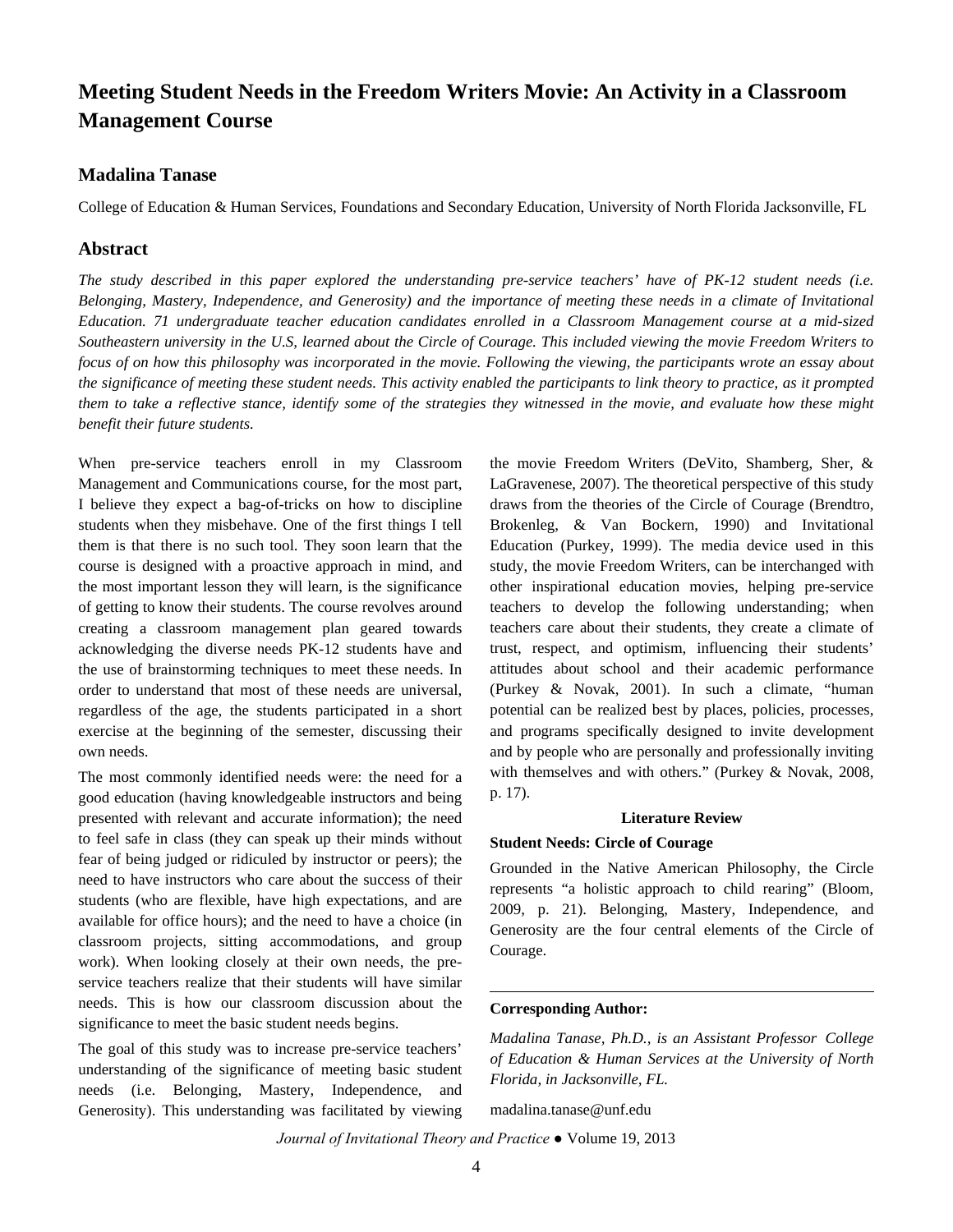These pillars are based upon the theories of motivation, agency, and initiative, which support the claim that students are successful academically when their basic needs of autonomy, competence, and belonging are met (Bloom, 2009).

Moreover, these cultural perceptions of student needs are embedded in the theory of Invitational Education (Purkey, 1999). The four basic needs discussed by Bloom (2009) are in perfect alignment with Purkey and Novak's (2001) six features of the Inviting Family Model; respect for individual uniqueness, cooperative spirit, sense of belonging, pleasing habitat, positive expectations, and vital connections to society.

In essence, a sense of belonging is a sense of relatedness and attachment to others and to the school environment. Through cooperative learning and democratic classroom practices students work towards a common goal developing a connection to the community (Vieno, Perkins, Smith, & Santielo, 2005). In order to foster Mastery, Bloom (2009) discusses the need for teachers to help students adopt goals related to learning and de-emphasize goals related to performance. When students are engaged in learning goals they develop positive self-efficacy beliefs (Wolters, 2004). Teachers foster independence when they create opportunities for students to make individual choices, empowering them to regulate their own actions (Johnson & Johnson, 2004). Equally significant, the spirit of generosity involves the sense that one can give back to the community.

In an inviting environment, the educator respects the individual uniqueness of their students (their need for Independence); the educator fosters a sense of belonging and a pleasing habitat (the need for Belonging); the educator maintains positive expectations (the need for Mastery); and the educator helps develop a cooperative spirit, while at the same time enabling the students to make connections with the outside world (the need for Generosity).

### **The need for belonging**

Individuals of all ages strive for acceptance and belonging, essential features for our emotional health and well-being: "children flourish when they feel a sense of belonging or connectedness at school" (Bloom, 2009, p. 24). Children develop a feeling of belonging in school when they form relationships with peers and adults (Catalano, Haggerty, Oesterle, Fleming, & Hawkins, 2004), when they feel they are loved (Glasser, 1990), and when they recognize they are valued and cared for (Coppersmith, 1967). The many benefits of fostering Belonging in the classroom include, among others, an increase in the academic achievement and a decrease in negative behaviors (Catalano et al., 2004; McNeely & Falci, 2004).

Teachers, by being aware of the policies, programs, and procedures employed in the classroom, have a guide for developing feelings of Belonging in each child. Examples of places, policies, programs, and procedures include: (a) a positive classroom climate in which the teacher actively invites student participation; (b) acceptance of differing views by demonstrating respect and trusting students to follow the teacher's example; and (c) collaboration among students in structured activities, but also providing support for students to establish peer relationships supportive of cooperative engagement.

# **The need for mastery**

Both children and adults strive for mastery of their environments. From a classroom management perspective, the implications of fostering Mastery are invaluable: first, a sense of achievement feeds intrinsic motivation, leading to further achievement; and secondly, a person's perception of competence has a great influence over their choice and behavior (Bloom, 2009). Students develop a sense of mastery when they are able to perform a socially valued task (Charles, 2011), when they feel competent and useful (Sagor, 2002), and when they are in an environment where they experience a sense of control and power over their learning (Glasser, 1990).

In this climate of intentionality, teachers "are committed to the continuous appreciation and growth of all involved in the educative process" (Purkey & Novak, 2008, p. 14). Through the policies, programs and procedures employed in the classroom, teachers foster Mastery, enabling their students to develop intellectually and socially. Experiences that foster the need of Mastery include: engaging students in collaborative projects in which they learn from and teach their peers; helping students achieve meaningful success (seeing mistakes as learning opportunities); and creating opportunities for students to use their intellectual, social, and physical potential in all sorts of situations (Purkey & Novak, 2008). According to Aronson (2004), Mastery is also accomplished when teachers emphasize improvement, by focusing on effort and practice rather than perfection, and when they engage their students in activities that promote collaboration rather than competition.

#### **The need for independence**

Independence refers to "one's sense of control over their destiny" (Bloom, 2009, p. 30). In the classroom setting teachers prepare students to become responsible citizens when they empower students to make choices about their learning. "With a strong sense of autonomy, children can learn responsibility and self-discipline. Teachers can support or thwart autonomy in the class" (Bloom, 2009, p. 30).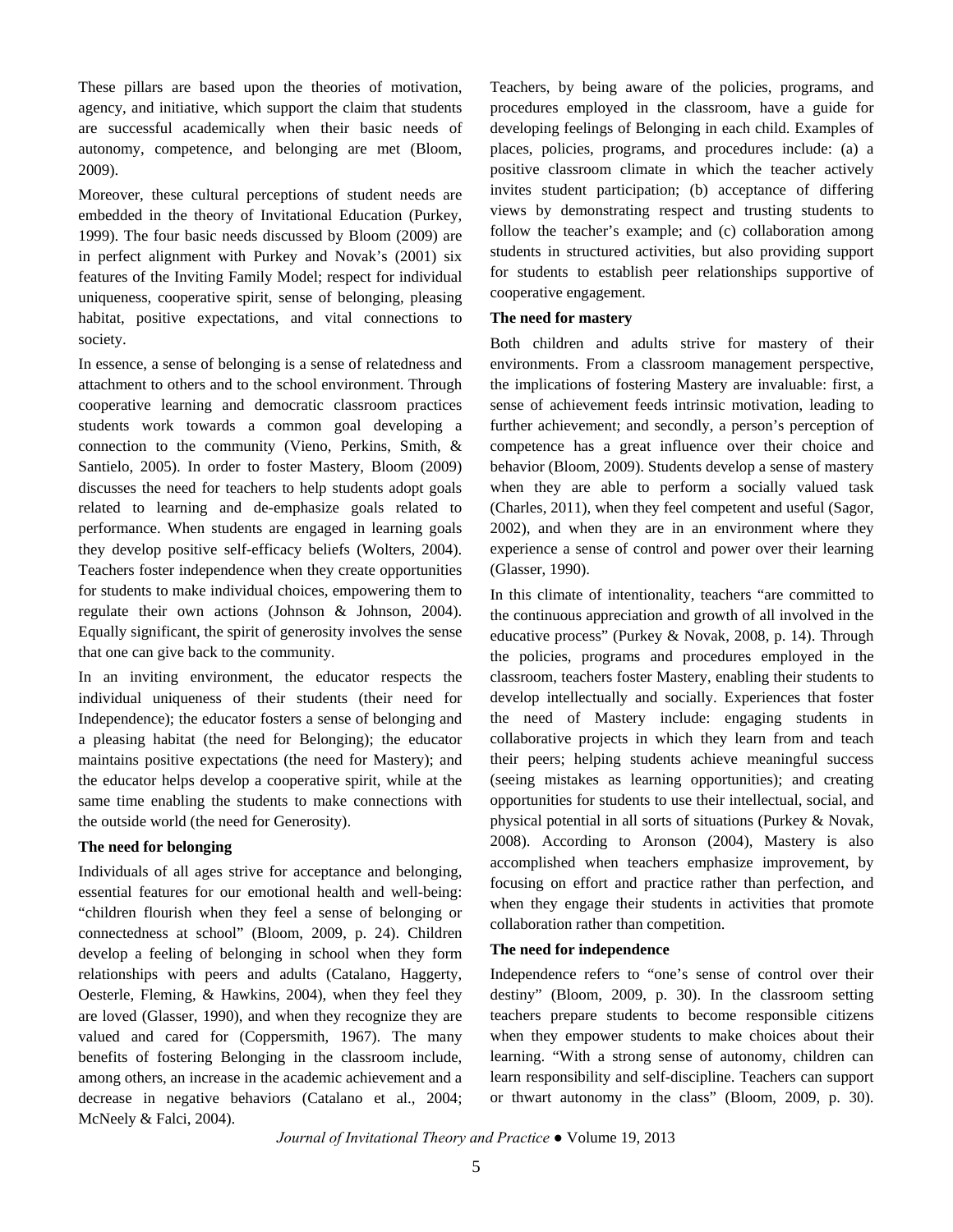When teachers support autonomy, by fostering creativity and deep information processing, students are more engaged (Reeve, Jang, Carrell, Jeon, & Barch, 2004), and as a result, school attendance improves (Vansteenkiste, Lens, & Deci, 2006).

In a democratic classroom, teachers foster independence by giving students a voice, listening to their input, giving students choices in terms of assignments, and allowing students to think for themselves. Purkey and Novak (2008) contended that "people who are affected by decisions have a say in formulating these decisions" (Purkey & Novak, 2008). Consequently, when teachers encourage student initiative, they prepare students for responsible participation in citizenship (Bloom, 2009).

## **The need for generosity**

According to Bloom (2009, p. 32), "generosity involves a sense that one can, and should, contribute to the community, consider the welfare of others, and share personal and human resources." Creating opportunities for generosity in the classroom enhances the feeling of empowerment and competence (Muscott, 2000), even in the case of students who would not naturally be role models to others. Curwin (1993) discusses a noticeable change in both attitudes and behavior of students affiliated with gangs when they served as tutors and caregivers.

When teachers create opportunities for students to engage in peer tutoring, community, school, and/or classroom service students learn to care about someone else and contribute to the good of the community of learners. By helping their students acquire a mindset in which they "link significant personal means with worthwhile societal ends" (Purkey & Novak, 2008, p. 16), teachers help create the sense of altruism in students. This occurs when teachers involve their students in cooperative learning where they work together as a group and become more aware of each other's needs (Gillies, 2002; Schmidt, 2002).

#### **The Circle of Courage in the Movie Freedom Writers**

While discussion about the philosophy of the Circle of Courage was a predetermined assignment in the classroom, the class as a whole picked the movie mid-semester. I presented my students with the following list of educational movies inspired by a true story: Dead Poets Society (Haft, S., Junger Witt, P., Thomas, T., & Weir, P., 1989); Stand and Deliver (Musca, T., & Menendez, R., 1988); Dangerous Minds (Simpson, D., Bruckheimer, J., & Smith, J. N., 1995); Goodbye Mr. Chips (Jacobs, A. P., & Ross, H., 1969); Lean on Me (Piazza, B., & Avildsen, J. G., 1989); Mr. Holland's Opus (Field, T., Cort, R. W., Nolin, M., Duncan, P. S., & Herek, S. (1995); and Freedom Writers. Freedom Writers

won the popular vote, and the students watched the movie during a class session at the time that had been previously scheduled.

A short discussion about the story line followed the movie watching, and then students briefly reflected on Ms. Gruwell's students' needs as portrayed in the movie. This discussion did not focus on any of the classroom practices that Ms. Gruwell used to meet her students' needs. Since my students had to write an essay about how the teacher met the basic student needs, I did not want to steer them in any direction.

Freedom Writers is a prime example of real-life application of the Circle of Courage as the teacher is constantly meeting her students' needs. Countless examples of Belonging are intertwined with examples of Mastery, Independence, and Generosity. The teacher successfully modeled the four pillars of the Circle of Courage, creating a climate of intentionality, which encouraged competence, independence, caring, respecting, and helping one another. The students can only be as successful as their teacher in displaying generosity, care, and respect. In a recent study, Pimentel (2010) describes using the movie as a starting point in identifying racial discourse in the Hollywood films. On the other hand, Choi's study (2009) discussed the four prevalent themes in Freedom Writers; rewriting curriculum, treating students as creators of knowledge, creating classroom community, and teaching as self-realization.

#### **Methodology**

#### **Context and Participants**

The participants of this study were pre-service teachers enrolled in two sections of my Classroom Management course. As the course targets a general pre-service teacher population, an eclectic group of students were enrolled in this course during the Spring 2011 semester. The 71 students were education majors; elementary, middle, and high school pre-service teachers. As part of the course discussions the students analyzed the different student needs and the significance of meeting these needs from the perspective of classroom management. Along with the course readings and class discussions the students watched the movie Freedom Writers. The movie was followed by a short debriefing period where students shared beliefs and feelings related to the movie. The following week, the students submitted an essay in which they described how Ms. Gruwell fostered Belonging, Mastery, Independence, and Generosity in her class. The participants also reflected on the significance of meeting these needs, and they described a few of the strategies the teacher used in the movie they would use in their future classrooms.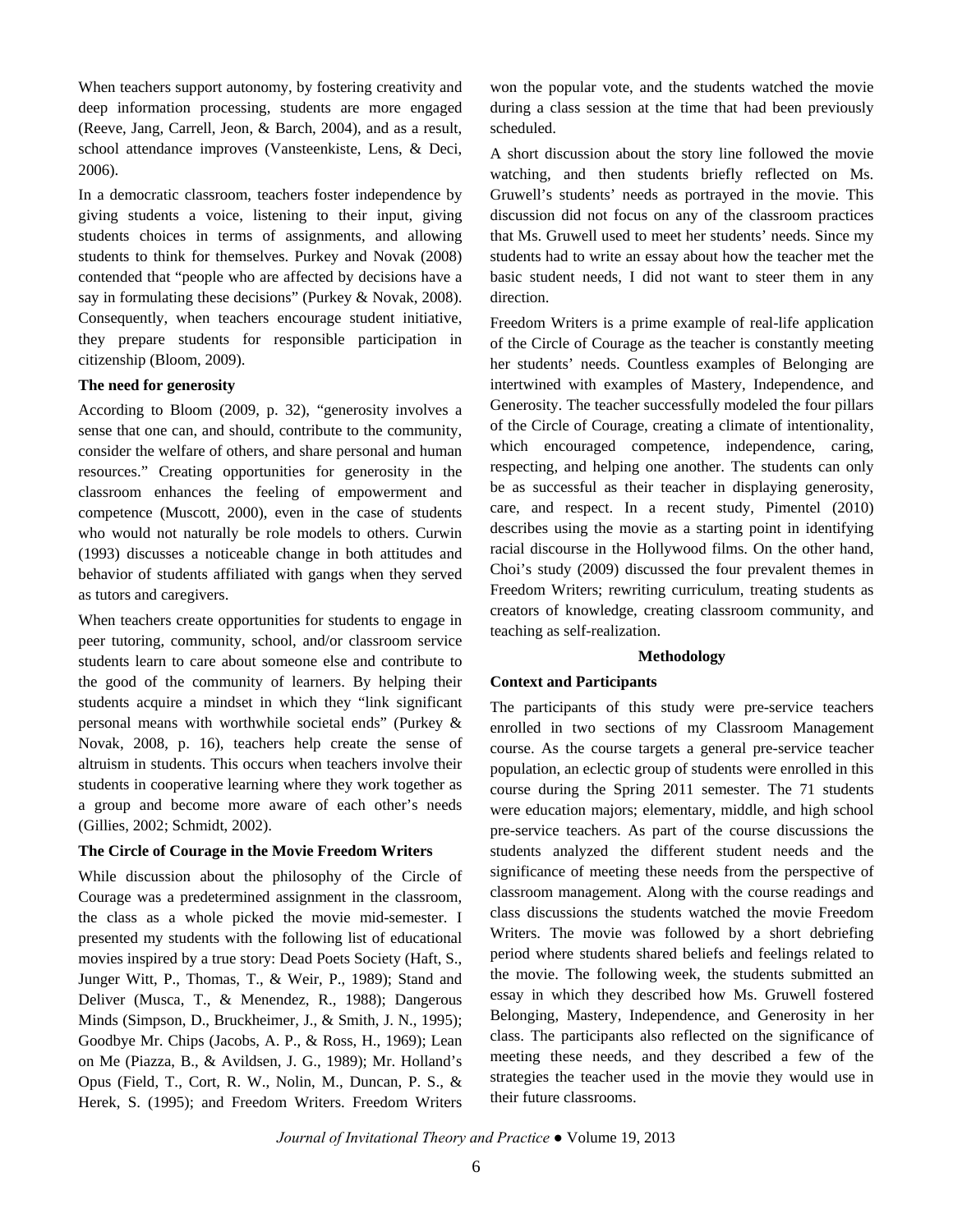#### **Data Sources**

Narrative analysis was used as the methodological design of this qualitative study. A narrative is a first-person account of experiences that is presented in a story format: "first-person accounts of experience form the narrative 'text' of this research approach" (Merriam, 2002, p. 286). The participants tell the story of Ms. Gruwell's implementation of the Circle of Courage in her high school class in the form of an essay. The participants become storytellers of someone else's story, but they actively make the story, interpreting this account analytically as they retell it. Mishler (1995) referred to this process as the construction of storytelling and its meaning: "In this sense, the story is always coauthored, either directly in the process of an interviewer eliciting an account or indirectly through our representing and thus transforming others' texts and discourses" (Mishler, 1995, pp. 117-118). For example, the participants discussed in the essay whether or not they believed Ms. Gruwell fostered Belonging, Mastery, Independence, and Generosity in her class, providing concrete examples to support their claims.

The movie exposure provided the participants with the theory-in-practice approach, as well as enabling them to observe the benefits and/or potential problems when such a concept or theory was implemented (Sykes & Bird, 1992). In the essay following the movie watching, the participants explained whether the movie, coupled with the class discussions and the Circle of Courage philosophy, increased their understanding of the importance to meet PK-12 students' needs in their future classrooms. Finally, the participants identified a few teaching strategies they witnessed in the movie that they would like to incorporate in their own classrooms.

#### **Procedures**

Prior to collecting the data for this study I obtained the university's Institutional Review Board approval. In order to make sure students did not feel constrained to participate in a study conducted by their course instructor, I had invited a volunteer to come in and explain the study. The volunteer explained to the students that writing the essay was a course requirement, but their participation in the study was completely voluntary and confidential, as I would not have access to the data until the grades had been posted. The volunteer collected the informed consents at a time when I was not in class.

The week following the movie watching I collected the essays and had made copies of all the essays to give to the volunteer. The volunteer only included the essays of the students who wanted to participate in the study. Fifty students (of the total of 71) indicated their willingness to participate.

A total of 44 essays were used, as they were considered complete (students answered all six questions). Despite its small participant sample, this study can be easily applied in other contexts, using other media tools to raise awareness of the significance to meet the needs of today's students.

#### **Data Analysis**

The purpose of the study was to determine whether such an activity (exposing the students to the philosophy along with the movie inspired by a real life event) increased the participants' understanding of the significance of meeting the basic student needs. I conducted the narrative analysis at the following two levels:

First, I used the participants' narrative about Ms. Gruwell to account for their understanding of the practical application of the Circle of Courage philosophy in Ms. Gruwell's classroom. In doing this I analyzed the specific examples that the participants identified for how Ms. Gruwell fostered Belonging, Mastery, Independence, and Generosity in her class.

Secondly, I conducted this analysis with the goal to account for the impact the movie and the Circle of Courage philosophy had on pre-service teachers' understanding of the significance to meet basic student needs. Quotes from student answers confirmed or infirmed the benefit of this activity on the participants' understanding of the significance to meet basic student needs.

#### **Findings**

The data emerging from the student essays are organized in the following three categories: a) raising awareness of the importance to meet PK-12 students' basic needs; b) fostering the spirit of Belonging, Mastery, Independence, and Generosity in the Freedom Writers Classroom; and c) incorporating Freedom Writers activities into future classrooms. The results in the first category elaborate on the participants' understanding of the basic student needs, as well as the significance to meet these needs. The second category of results includes specific examples of Belonging, Mastery, Independence, and Generosity, as observed by the participants in Freedom Writers, while the third category presents examples of activities from the movie the participants would like to implement in their future classrooms.

## **Raising Awareness of the Importance to Meet PK-12 Students' Basic Needs**

The participants were asked to reflect whether this activity increased their understanding of basic student needs. Overall, 95.45 % of the participants discussed the benefits of being exposed through this classroom activity to both the philosophy of Circle of Courage, which they saw as the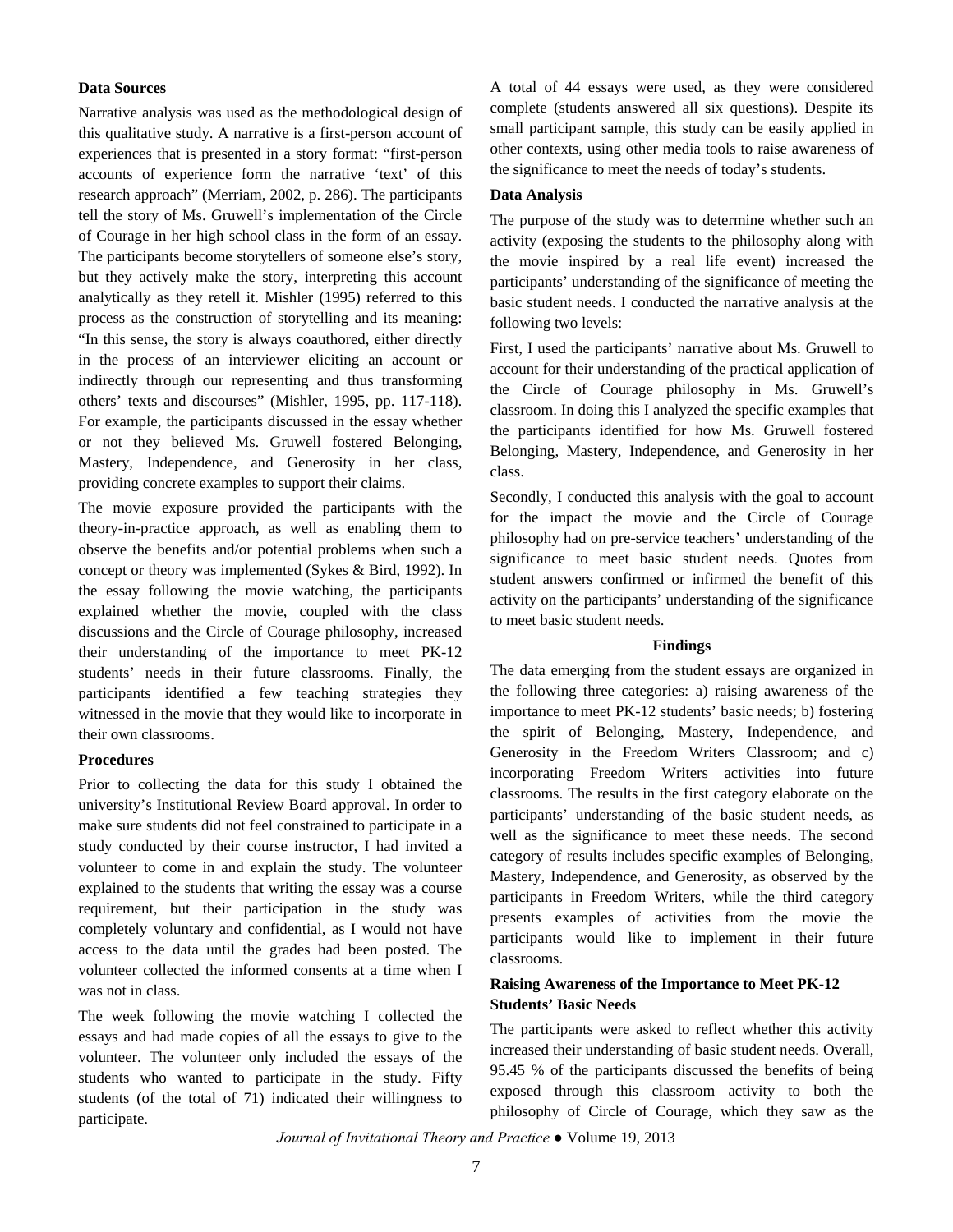foundation to understand basic student needs, and the classroom application through watching Freedom Writers. A series of participants discussed the real-life application of this activity. For example, one participant stated: "The movie definitely expanded my knowledge of the Circle of Courage and showed it in a real world sense. It put actions into words and showed exactly what each of the four qualities was meant to be." Another participant explained the significance of seeing this incorporated in the classroom activities: "The movie helped because we were able to see it put in action…I understand the Circle of Courage so much more now due to the movie putting it into perspective for me."

Other participants echoed similar thoughts:

*I have learned a lot about the Circle of Courage this semester, but watching this movie put it all into perspective as I finally see such an awesome example of an effective teacher and what it means to instill Belonging, Mastery, Independence, and Generosity.*

Another participant reflected:

*The movie Freedom Writers is a perfect example of how to incorporate the Circle of Courage in the classroom, and it shows me how it is possible and why it is important. It was amazing to see a real life example of how a teacher took the Circle of Courage into her own hands to truly change her students' lives.*

Other participants believed that their understanding increased because they could see the impact addressing these needs had on Ms. Gruwell's students. Said one participant: "The movie increased my understanding of the Circle of Courage because it showed that when fostering Belonging, Mastery, Independence, and Generosity, the teacher reaches out to affect every type of student." Another participant commented: "The movie did a great job portraying that it does not matter who your students are, if you foster these four aspects, you will engage the students and they can succeed."

Another participant specifically explained what she took from this activity, which would help her become a better teacher:

*The movie and the philosophy of Circle of Courage increased my understanding about the need to foster Belonging, Mastery, Independence, and Generosity in my classroom. I think the most important is Belonging. When you show your students that you care about them* 

*and they are needed, everything else begins to fall into place. I need to take the time to get to know my students and make sure I am incorporating Belonging, Mastery, Independence, and Generosity into my teaching.*

Another participant commented on the teacher's responsibility to meet the basic students' needs:

*I have now seen the difference it makes when students are welcomed into an environment where they can feel comfortable, safe and appreciated, while at the same time challenged. I have come to realize how important it is for the teacher to take on this responsibility.*

An increased understanding and practical application in their future classroom is also the case of another pre-service teacher, who stated:

*I never realized how important it was to make students feel as though they belong and how to be generous, and I never knew ways to teach students Mastery and Independence either. Both the movie and the Circle of Courage gave me many ideas of how to foster these needs. Before reviewing the Circle of Courage and watching the movie, my ideas of fostering the four needs would be less impressive than Ms. Gruwell's.*

Furthermore, one participant discussed how this activity changed his previous beliefs about meeting basic student needs:

*Before watching this movie I can honestly say I thought the Circle of Courage was something I did not believe in, and something that I would never use in my classroom. Freedom Writers showed me the Circle of Courage could be very effective for use in certain classrooms. It can be used to break down the barriers that are often developed between different groups of students. Not only did it encourage social interaction, the Circle of Courage also promoted learning as well.*

Although not all participants' understandings of the basic student needs dramatically increased as part of this activity, the movie and the philosophy served as a reinforcement of the significance for a teacher to be in tune with his/her students' needs as one of the most important prerequisites to classroom management. One of the two participants who responded that this activity did not increase their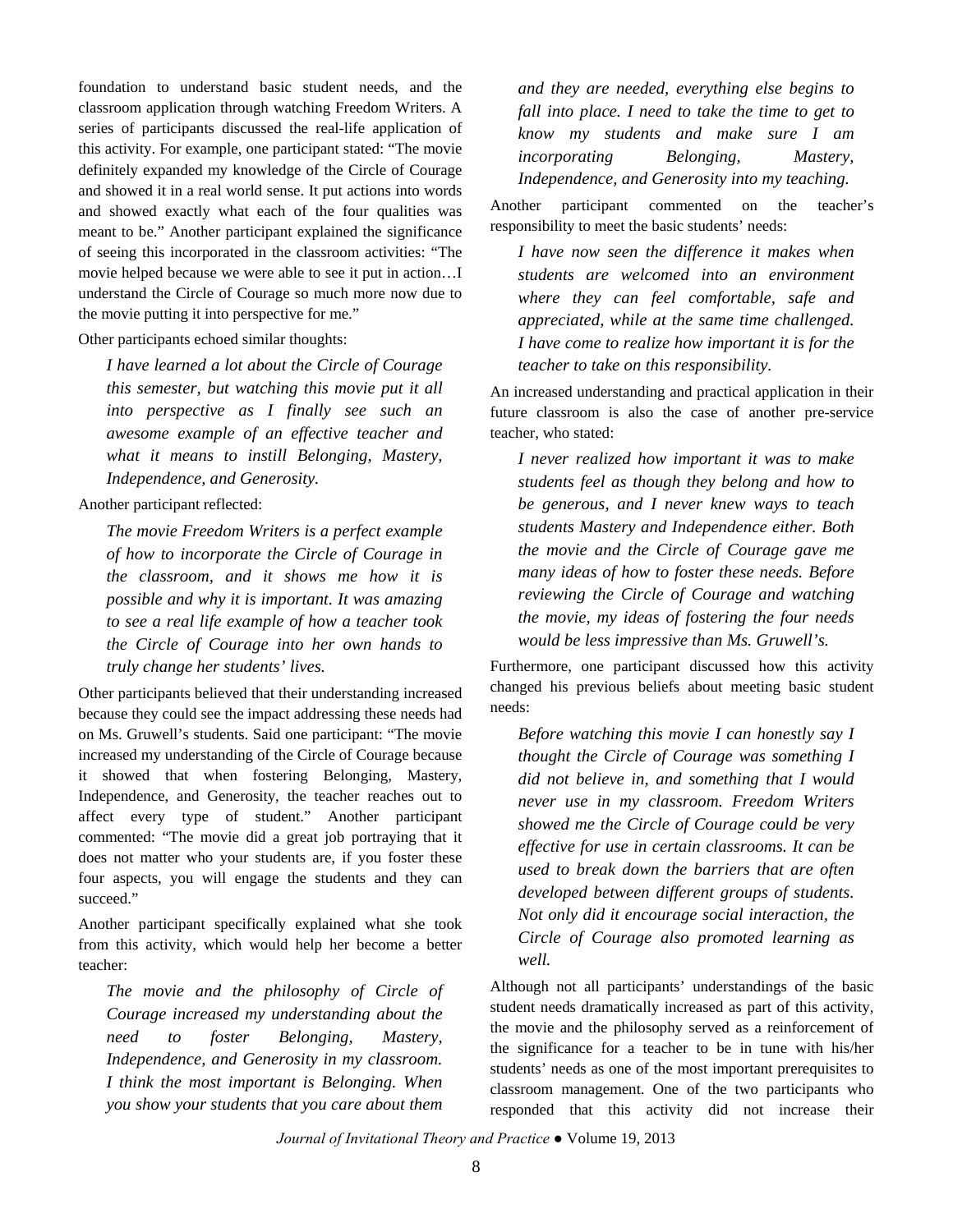understanding of the student needs explained that this happened because he "had a reasonable understanding and belief about these necessities beforehand." The student went on to explain: "It did, however, reinforce these central values and gave a great practical example of how this sort of attitude can change even the most dismal of situations."

Similarly, the other participant stated that even if the movie did not increase his understanding of the Circle of Courage, "it did provide a more tangible [idea] of how the Circle of Courage may be implemented in a classroom setting." The student further discussed the significance of this philosophy: "I do realize that the Circle of Courage is, as the name implies, a circle. All it takes is a person brave enough to open his/her heart to one another in order to get the metaphorical wheels turning. Once the circle has been started, it will continue to rotate from Belonging, all the way to Generosity, as it spreads from person to person."

The above findings indicate that for the most part, the participants' understanding of the student needs highly increased through the exposure to both the philosophy and the movie. Even in the case of the students who stated they did not gain more understanding of the need to foster Belonging, Mastery, Generosity, and Independence in their classrooms, as they had been aware of these needs, they both felt that the movie and the philosophy served as a good refresher of the teacher's role in fostering a climate of invitational education (acceptance, encouragement, challenge, etc.).

In order for pre-service teachers to foster an invitational climate in their future classrooms they need to understand not only what the basic student needs are, but also how to meet these needs: "Classroom management practices can affect the amount of time that students are engaged in learning, their attitudes toward learning, their motivation, and their willingness and ability to collaborate with each other" (Bloom, 2009, p.35). The professional literature (Hanze & Berger, 2007; Johnson & Johnson, 2004; Reeve et al., 2004; Vieno et al., 2005) illustrates many examples of classroom practices that support the four pillars of the Circle of Courage, describing its benefit to student learning. Thus, it became essential for the participants to have a clear understanding of how to use these pillars in their own classrooms. The section below focuses on how the participants interpreted instances of Belonging, Mastery, Independence, and Generosity in Freedom Writers.

#### **Fostering the Spirit of Belonging**

Throughout the semester, the pre-service teachers recognized the need to foster Belonging in their students. A lot of them identified Belonging as being the most significant need to be met in order for students to acquire Mastery, become Independent, and be Generous with one another. This was portrayed very well in Freedom Writers as Ms. Gruwell turned her class into a safe haven where her students thrived academically and developed social consciousness.

In one of the essay sections, I asked the pre-service teachers to discuss whether Ms. Gruwell was successful in fostering Belonging in her class, and to identify examples of such practices. The participants unanimously believed the teacher fostered a community of learners, despite the fact that Belonging was "probably Ms. Gruwell's toughest challenge when she first came in because students had so much hostility toward one another." After watching the movie, the participants believed that in order to create a climate of Belonging in their classrooms, teachers needed to show their students they cared about them, while at the same time teaching them to care about each other.

The participants were in agreement that Ms. Gruwell fostered a positive classroom atmosphere by greeting her students at the door, making the room feel like home, arranging the desks in a way in which no ethnic group felt segregated, and helping students to discover things they had in common and appreciate the things that distinguished them. Moreover, students developed a feeling of Belonging when they felt the teacher valued their ideas and opinions, and when they could speak without fear of being judged or ridiculed. One participant stated: "By listening to the students, and giving them a voice, the students in Ms. Gruwell's class were able have an open mind towards their peers, to come together as a group and work together."

#### **Fostering the Spirit of Mastery**

Once the bond of trust and respect was established between teacher and students, and the students knew that the teacher cared about their success, they were likely to reciprocate and work hard to achieve success. When describing some ideas to foster Mastering in their classrooms, as they observed Ms. Gruwell do in her class, the participants addressed setting high expectations, as "the students in the movie were influenced by [the teacher's] perception of their competence and were motivated to complete their work." When the teacher believed in her students, and challenged them with readings, problems, and activities that engaged them in critical thinking, students believed in their abilities to succeed. Said one participant:

*Ms. Gruwell instilled in them a sense of pride and self-worth. She allowed every student to feel like they matter, like they have a voice, and they should speak their mind in their writing, which*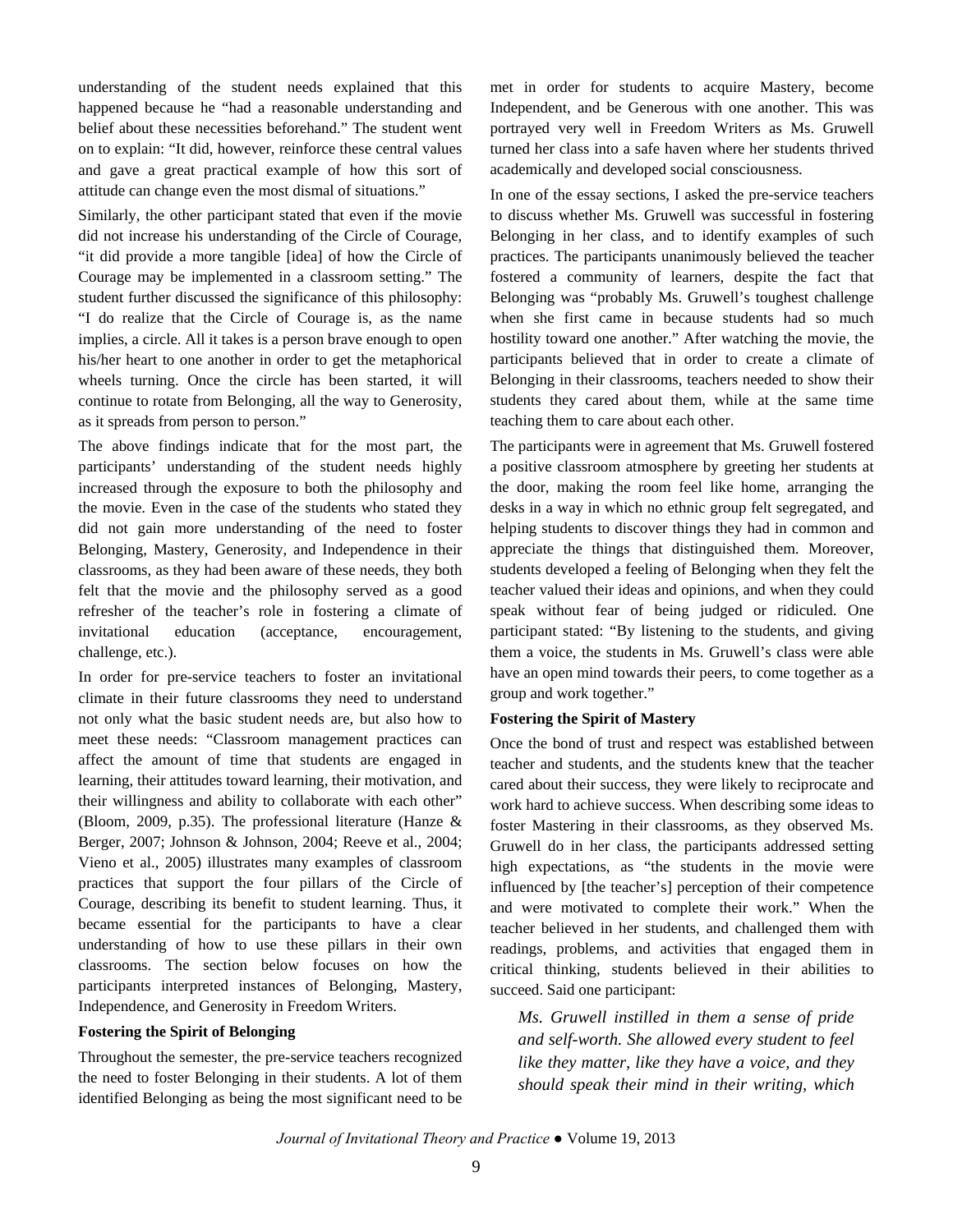*later was turned into a book. They became an inspiration, a model, and a hope for future classes to come.*

Teachers foster success when they intrinsically motivate their students. They can do this by relating the curriculum to their lives and engaging them in activities and projects they find meaningful.

#### **Fostering the Spirit of Independence**

Many participants identified journal writing as the most prevalent independent activity to take place in the movie and stated they would incorporate this activity in their classroom. Voice and choice become the main factors in developing independent learners and both these qualities were beautifully portrayed in the movie.

In order for students to feel like the classroom is as much theirs as it is the teacher's, they need to feel like their input is valued and their opinions are respected. The participants addressed the need to include their future students in instructional and curricular decisions, to allow them to make choices, but most importantly, to support these choices. Such an example was Ms. Gruwell's support of her students' fundraising decision to bring Miep Gies as a guest speaker. On the other hand, another participant discussed that the most powerful example of Independence involved the teacher enabling her students to choose how they wanted to live their lives: "Ms. Gruwell showed her students that they had a choice about how they wanted their lives to go."

#### **Fostering the Spirit of Generosity**

There were numerous examples of generosity that Ms. Gruwell displayed throughout the movie, but I asked the participants to specifically focus on examples of student generosity. Seeing generosity modeled by their teacher, who put her students above all, the students learned to be selfless and helped one other succeed. One participant stated: "Seeing her generosity towards the class made the students become generous towards one another. The students become better in decision making."

This was obvious in the fact that Ms. Gruwell's students learned to stand up for the truth, as exemplified by Eva, who testified against "her own" and thus defended an innocent man. One participant stated: "[Ms. Gruwell] planted the seed in Eva that eventually changed the life of an innocent man." Maybe the participants of this study will not have their students go through dramatic situations like Ms. Gruwell's students, and maybe their displays of generosity will be to a smaller scale. However, they all understood that generosity needed to be modeled. It only takes on small act of kindness to change a life.

Purkey and Novak (2008) advocate that when educators assume an inviting stance they foster a climate of respect, trust, care, optimism, and intentionality in their classrooms. These five elements mirror the four pillars of the Circle of Courage philosophy. For example, in a classroom that fosters Belonging, educators care about their students and teach their students to care for one another. In such an environment the educators develop trust-worthy relationships with their students. In turn, in order for educators to foster Mastery feelings in their classrooms they build on the bonds of care, trust, and respect that they have developed with their students. Moreover, optimism (the belief in students' potential to meet the teacher's expectations) is another very important component of a Mastery environment.

Teachers who foster Independence in their classrooms respect their students, and they demonstrate this respect by involving their students in the decision-making process. Finally, Generosity is accomplished when students learn to care about one another, about the classroom and school community, as well as the outside world. A climate of intentionality is created when people are personally and professionally inviting to themselves and others (Purkey & Novak, 2008).

One of the most common critiques about the theories preservice teachers learn as part of their teacher education programs is the fact that these theories paint a pink picture of PK-12 school life, and they have little in common to the real world (i.e. budget cuts, large class sizes, limited resources, diverse students with diverse learning needs, limited time to meet all these needs, lack of support from school administration, etc.). Pre-service teachers need to see this philosophy at play to understand its real-life application. I tried to make this experience relevant for the students in my class in two ways: by having them experience firsthand an invitational setting in our own classrooms, and by having them observe an invitational setting in a movie inspired by reality.

An effective teacher develops positive relationships with their students and models the behaviors they expect to see from their students. I strongly believe in order to teach about the significance to meet basic student needs it is important that the environment I create in my classrooms is an invitational one, where students feel I care about them, that I respect them, that I am enthusiastic about the subject matter, and that a bond of trust can be formed between all classroom participants. I hope that they carry these in their future classroom and "assume an inviting stance toward their students" (Purkey & Novak, 2008).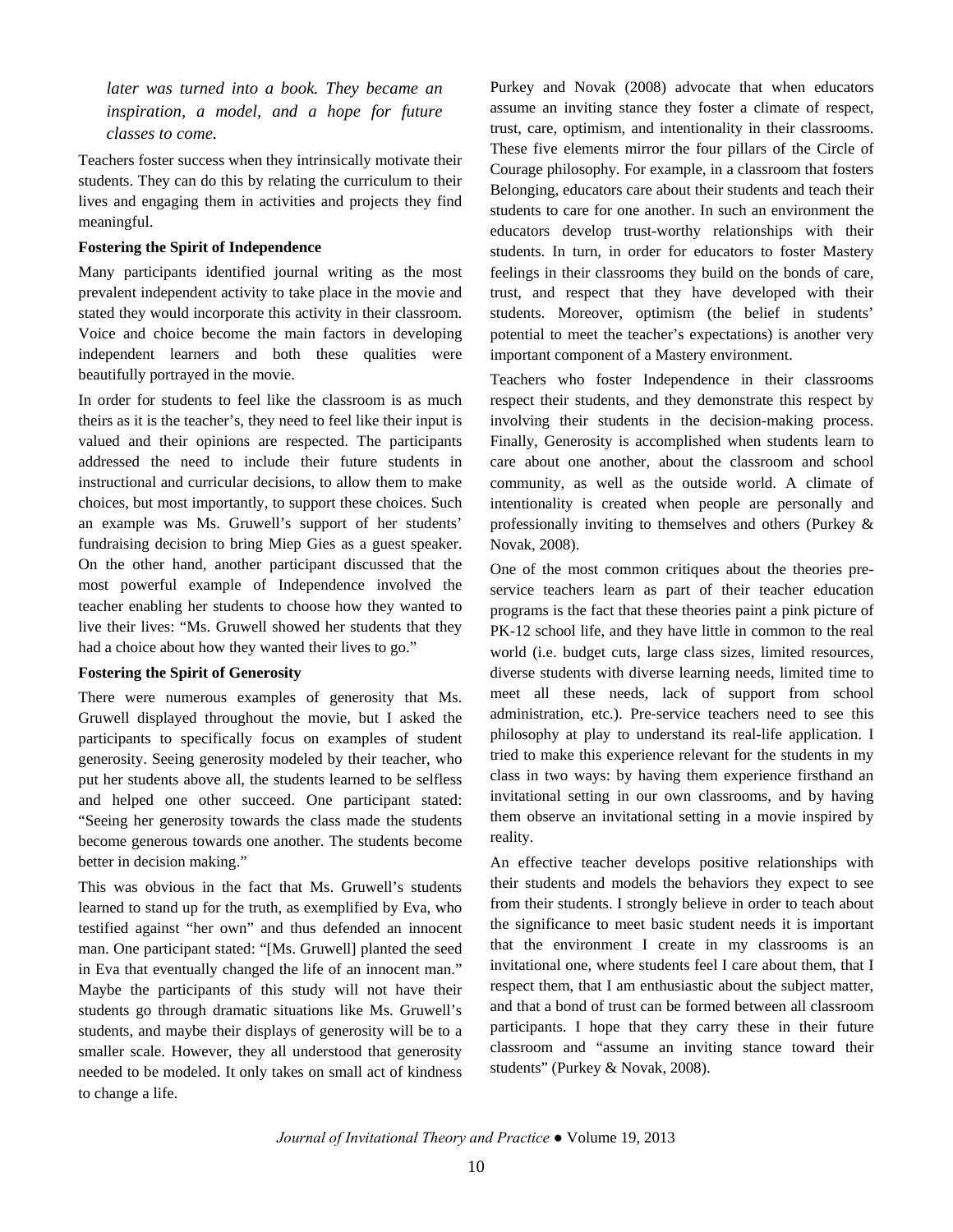Equally significant, I wanted my students to see how the Invitational Education theory (Purkey, 1999) and the Circle of Courage can be found in a K-12 setting, similar to the ones they may find themselves teaching in. The movie Freedom Writers enabled us to take an outsider stance and observe how Ms. Gruwell built a community with her students by fostering Belonging, Mastery, Independence, and Generosity in her classroom.

## **Incorporating Freedom Writers Activities into Future Classrooms**

According to the participants, the value of this activity lay in its practical application. The movie allowed them to see examples of activities the teacher used successfully in her class, creating bonds with and among her students. The participants identified many great strategies to create such bonds of trust between them and their future students. However, due to the lack of space, I will only focus on three such practices: the field trips, the "Toast for Change," and the teacher's resilience to obtain needed supplies and funding to meet student academic needs. One of the favorite strategies the pre-service teachers identified was the use of field trips to accompany instruction. Discussing the many benefits of the school trips, one participant stated:

*Class field trips show students that learning is fun and it can take place anywhere. Removing students from their usual setting within the classroom can reinvigorate their zest for learning. Field trips show students that textbooks are not the only way in which a lesson is taught.*

Another participant discussed the need to expose students to different cultures through visits to museums:

*Being in an elementary setting, I think that field trips to museums and art galleries would be a great idea for my students to get to see and experience. For some students this may be the only time they get to see these things and I think it helps students to experience different cultures and different ways people might have lived.*

Another participant focused on the benefit to expose students to places outside their comfort zone:

*I think field trips are great because they show students a glimpse of the real world they will soon be part of if they choose. It takes them places they otherwise would not have visited and it opens their eyes to the different opportunities the world has to offer.*

Another very important lesson the participants learned from watching the movie is to put their students' needs above anything else, even if it means challenging policies set in place. Two participants discussed the significance to have the courage to ask for things students or the schools do not have. "I don't want to be afraid to go above my school representative to ask for the proper materials my students need to succeed when I am their teacher," confessed one participant. The other stated:

*One of the practices Ms. Gruwell used that I will incorporate in the classroom is not to be discouraged by inadequate administration. This is a reality in every job field, and education is no exception. Ms. Gruwell was able to change some policies and practices by simply being persistent.*

The *Toast for Change* was another practice the pre-service teachers stated they would use in their future classrooms to help their students set goals. One participant stated:

*I like the idea of the Toast for Change because it is an opportunity for students to state their goals and commit to attaining them. It becomes a covenant between the teacher and the student to do everything possible for the student to achieve success in the classroom.*

Another participant explained how she would use the Toast as a way to establish trust and caring in students:

*The Toast for Change is a great way to encourage your students to celebrate a new beginning. It motivates the students to achieve their goals because they are the ones who came up with them. Announcing it to the class also provides them with the opportunity to receive accountability from their peers.*

Researchers (McDiarmid & Clevenger-Bright, 2008; Zeichner, 2003) continue to discuss the need to link the theoretical foundations of teacher education programs with practical experiences in the school setting in an attempt to "bridge the divide between the higher education institutions where teachers are prepared and the school sites where they work with students" (Rinke, Arsenie, & Bell, 2012, p. 99). This need is constantly reiterated by my students, every time I teach Classroom Management, as pre-service teachers constantly ask themselves: "How can I apply this theory into my classroom?"

Although on a very small scale, the Freedom Writers activity enabled my students to link theory to practice, as it prompted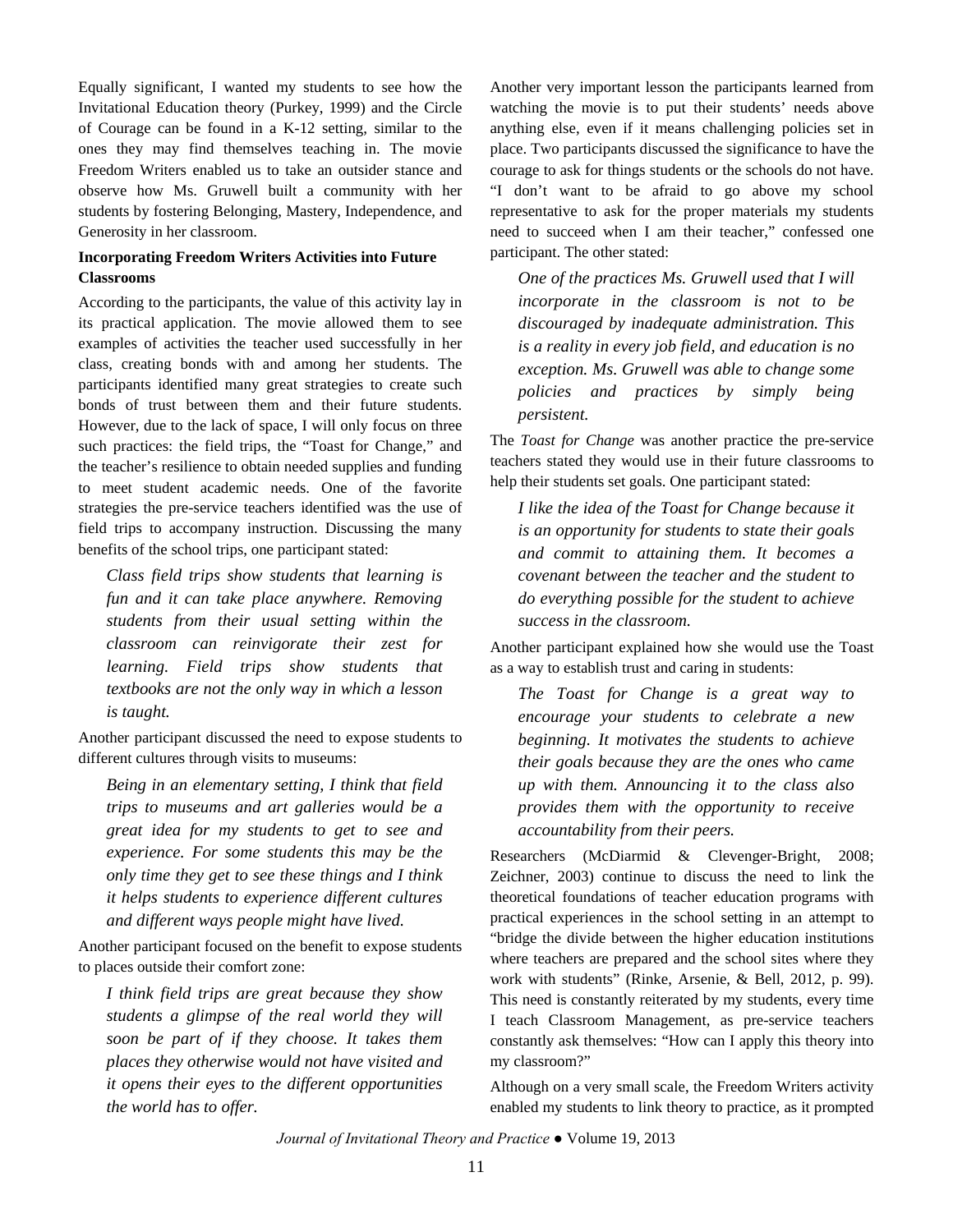them to take a reflective stance, identify some of the strategies they witnessed in the movie, and evaluate how these would benefit their future students. This echoes Ryan and Townsend's (2012) conclusion of using media devices in the teacher education classes: "Through analyzing the scenes depicted with ever-deepening reflection, pre-service teachers can develop a repertoire of instructional strategies that would otherwise only be achieved after the initial novice years of teaching."

#### **Concluding Thoughts**

The above findings indicate that the majority of the participants deemed this classroom activity relevant (discussing the student basic needs in the context of watching Freedom Writers), as they stated it made them more aware of these needs in their classrooms. The theories discussed in any Classroom Management course are extremely important in creating a positive learning environment for all our students, but they may not be enough to increase the preservice teachers' understanding of the significance of such theories. When pre-service teachers have many opportunities to discuss the theories they read about in the textbooks, and when this theoretical background is coupled with real-life applications, their appreciation for learning about meeting basic student needs increases (Rinke et al., 2012; Ryan & Townsend, 2012).

I created this movie assignment as an opportunity for the students to observe how the theories they study in class apply in the real world. I understand the limited practical orientation this assignment provided, and furthermore I realize that an optimal experience would have come from a Field II Placement where the pre-service teachers may observe firsthand whether and to what extent the teachers meet their students' needs. However, not all the pre-service teachers enrolled in this course were taking a Field II component, and some would have been left with just the theoretical approach of the textbook.

Furthermore, when given opportunities to see successful practices used by real classroom teachers in the media, preservice teachers learn the value of the different theories discussed in their education courses, as well as they uncover the real-life application of these theories. Inspirational stories enable pre-service teachers to emulate behaviors they see portrayed by the successful teachers, and it helps them

understand the need to care for all their students. Ryan and Townsend (2012) commented on the benefits of incorporating media examples in teacher education classes, as analyses of popular media representations "can offer surrogate experiences upon which to develop an educational philosophy and to consider classroom strategies as well as opportunities for future teachers to explore their own preconceptions about teaching that may well have been influenced by such representations" (Ryan & Townsend, 2012, p.239).

As a result of watching this movie, the participants took away a few strategies they stated they would like to incorporate in their classrooms (i.e. the journal writing, making the room inviting, connecting content with real life situations, and field trips). Others discussed activities they would slightly alter to meet the needs of the particular age group they would teach (Toast for Change, the line game), and some went even further and discussed the need to be resilient and stand up for their students.

The success of this activity inspired me to continue using the movie Freedom Writers while discussing meeting basic student needs. In the semesters following this study I slightly modified this activity by using a few representative fragments of the movie in class, or making it a Bonus Points option, having the students watch the movie at home and answer the essay questions for extra points. Although deemed significant by the students who chose to do the activity, these modifications did not have the impact that watching the movie as a group and then discussing its implications for their future teaching did. Only showing a few segments did not do justice to the whole movie, as it is filled with examples of Belonging, Mastery, Independence, and Generosity activities. Furthermore, since it was no longer a classroom assignment, only a few students watched the movie and completed the essay.

As I teach this course every semester, I continue to brainstorm ways to make the Classroom Management theories relevant for pre-service teachers. I hope these shared findings may serve as an encouragement for other teacher educators to continue to use diverse media tools in their classrooms to enable their students to see how theory plays in the real classrooms.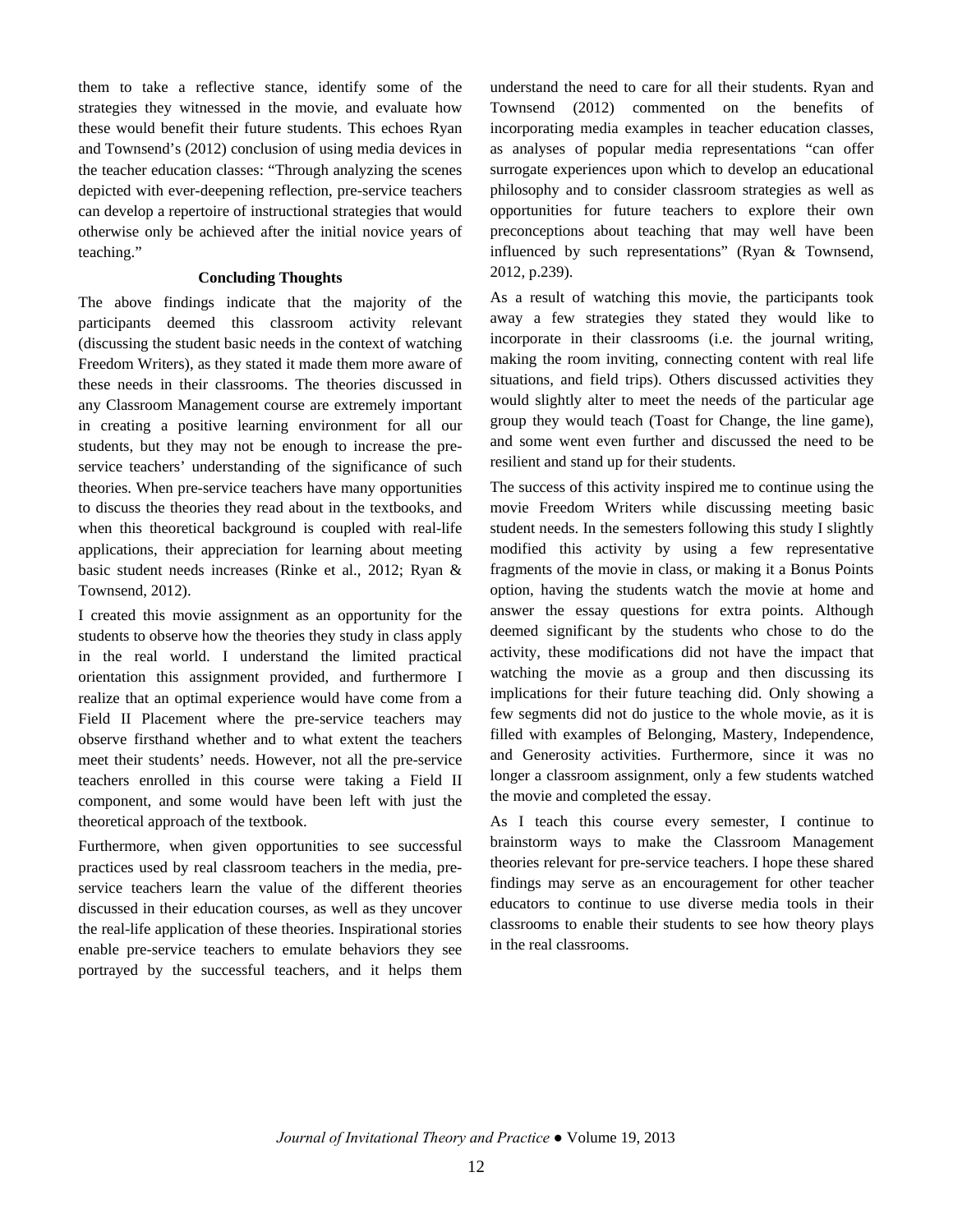#### **References**

- Aronson, J. (2004). The threat of stereotype. *Educational Leadership, 62*(3), 14-19.
- Bloom, L. (2009). *Classroom management: Creating positive learning outcomes for all students.* NJ: Pearson Education, Inc.
- Brendtro, L. K., Brokenleg, M., & Van Bockern, S. (1990). *Reclaiming youth at risk: Our hope for the future.* Bloomington, IN: National Educational Service.
- Catalano, R. F., Haggerty, K.P., Oesterle, S., Fleming, C. B., & Hawkins, J. D. (2004). Importance of bonding to school for healthy development: Findings from the social development research group. *Journal of School Health, 74*(7), 252-261.
- Charles, C. M. (2011). *Building classroom discipline*. Boston, MA: Pearson Education, Inc.
- Choi, Jung-ah (2009). Reading educational philosophies in Freedom Writers. *Clearing House, 82*(5), 244-248.
- Coppersmith, S. (1967). *The antecedents of self-esteem.* San Francisco, CA: W.H. Freeman.
- Curwin, R. L. (1993). The healing power of altruism. *Educational Leadership, 51*(3), 36-39.
- DeVito, D. (Producer), Shamberg, M. (Producer), Sher, S. (Producer), & LaGravenese, R. (Director). 2007. *Freedom Writers* [Motion picture]. United States: Paramount Pictures.
- Field, T. (Producer), Cort, R. W. (Producer), Nolin, M. (Producer), Duncan, P. S. (Producer), & Herek, S. (Director). 1995. *Mr. Holland's Opus* [Motion picture]. United States: Buena Vista Pictures.
- Glasser, W. (1990). *The quality school: Managing students without coercion*. New York, NY: HarperCollins.
- Gillies, R. M. (2002). The residual effects of cooperative-learning experiences. A two-year follow-up. *The Journal of Educational Research, 6*(1), 15-20.
- Haft, S. (Producer), Junger Witt, P. (Producer), Thomas, T. (Producer), & Weir, P. (Director). 1989. *Dead Poets Society* [Motion picture]. United States: Touchstone Pictures.
- Hanze, M., & Berger, R. (2007). Cooperative learning, motivational effects, and student characteristics: An experimental study comparing cooperative learning and direct instruction. *Learning and Instruction, 17*(1), 29-41.
- Jacobs, A. P. (Producer), & Ross, H. (Director). 1969. *Goodbye, Mr. Chips* [Motion picture]. United States: Metro-Goldwyn-Mayer.
- Johnson, D. W., & Johnson, R. T. (2004). Implementing the "teaching students to be pacemakers" program. *Theory into Practice, 43*(1), 69-79.
- McNeely, C., & Falci, C. (2004). School connectedness and the transition into and out of health-risk behavior among adolescents: A comparison of social belonging and teacher support. *Journal of School Health, 74*(7), 284-292.
- McDiarmid, G. W., & Clevenger-Bright, M. (2008). Rethinking teacher capacity. In M. Cochran-Smith, S. Feiman-Nemser, D. J. Mclntyre&K. E. Demers (Eds*.), Handbook of research on teacher education: Enduring questions in changing contexts* (3<sup>rd</sup> ed., pp. 134-156). New York, NY: Routledge and Association of Teacher Educators.
- Merriam, S. B. (2002). Narrative analysis. In S. B. Merriam (Ed.), *Qualitative research in practice. Examples for discussion and analysis* (pp. 286-288)*.* San Francisco, CA: Jossey-Bass.
- Mishler, E. G. (1995). Models of narrative analysis: A typology. *Journal of Narrative and Life History, 5*(2), 87-123.
- Musca, T. (Producer), & Menendez, R. (Director). 1988. *Stand and Deliver* [Motion Picture]. United States: Warner Bros.
- Muscott, H. (2000). A review and analysis of service-learning programs involving students with emotional/behavioral disorders. *Education and Treatment of Children, 23*(3), 346-368.
- Piazza, B. (Producer), & Avildsen, J. G. (Director). 1989. *Lean on Me* [Motion Picture]. United States: Warner Bros.
- Pimentel, C. (2010). Critical race talk in teacher education through movie analysis. *Multicultural Education, 17*(3), 51-56.
- Purkey, W. W. (1999). *Creating SAFE schools through invitational education.* Greensboro, NC: ERIC Counseling and Student Services Clearinghouse, University of North Carolina at Greensboro. Retrieved from ERIC database (ED435946).
- Purkey, W. W., & Novak, J. M. (2001). *Invitational Education.* [Web Page] Retrieved from http://www.invitationaleducation.net/ie/article.shtml.